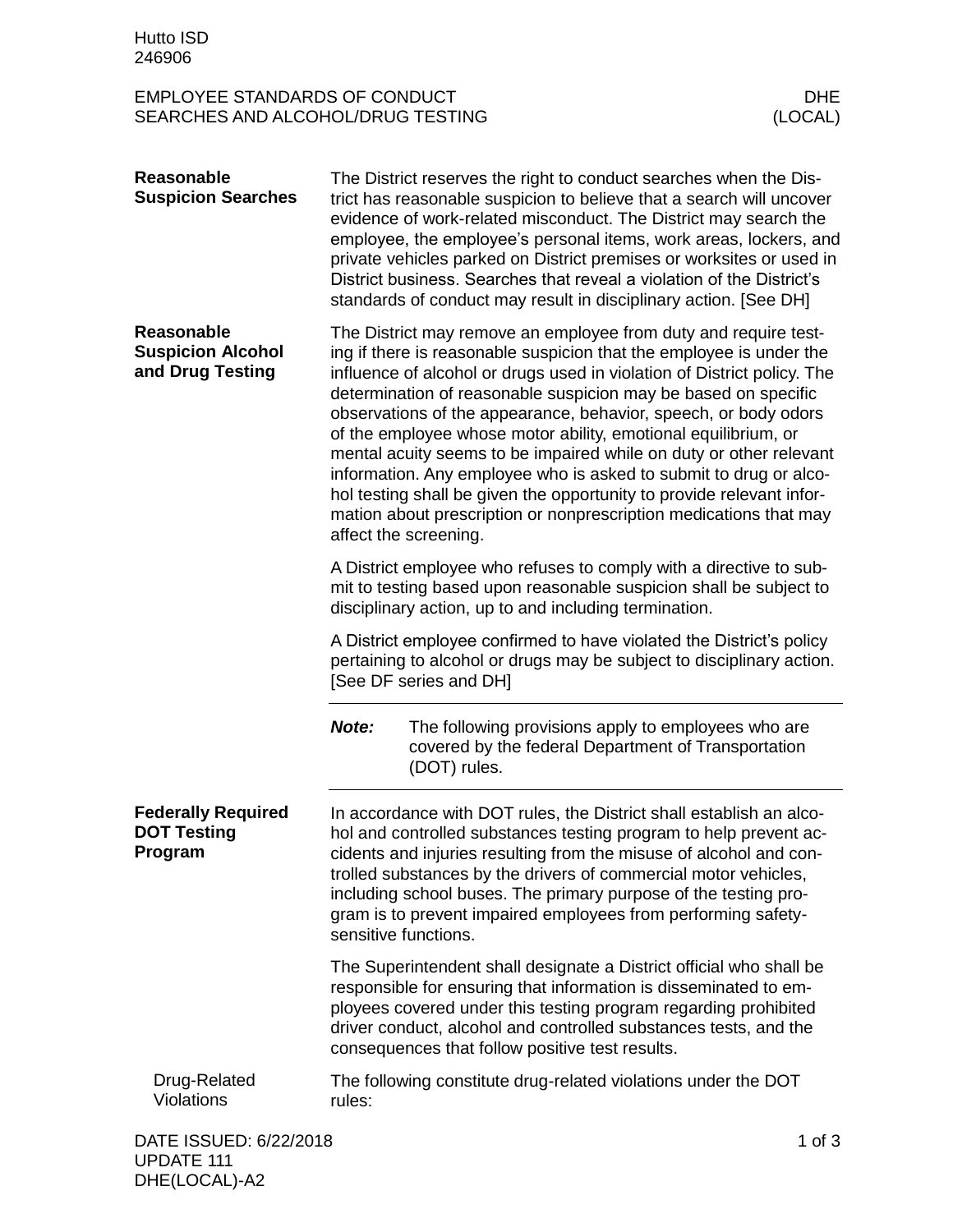## EMPLOYEE STANDARDS OF CONDUCT DHE SEARCHES AND ALCOHOL/DRUG TESTING

|                                                    | 1.                                                                                                                                                                                                                                                                                                                                                                                                                                                                                                                                                                                                                                  | Refusing to submit to a required test for alcohol or controlled<br>substances.                                                                                                                                                                                                                                      |  |  |
|----------------------------------------------------|-------------------------------------------------------------------------------------------------------------------------------------------------------------------------------------------------------------------------------------------------------------------------------------------------------------------------------------------------------------------------------------------------------------------------------------------------------------------------------------------------------------------------------------------------------------------------------------------------------------------------------------|---------------------------------------------------------------------------------------------------------------------------------------------------------------------------------------------------------------------------------------------------------------------------------------------------------------------|--|--|
|                                                    | 2.                                                                                                                                                                                                                                                                                                                                                                                                                                                                                                                                                                                                                                  | Providing an adulterated, diluted, or a substituted specimen<br>on an alcohol or controlled substances test.                                                                                                                                                                                                        |  |  |
|                                                    | 3.                                                                                                                                                                                                                                                                                                                                                                                                                                                                                                                                                                                                                                  | Testing positive for alcohol, at a concentration of 0.04 or<br>above, in a post-accident test.                                                                                                                                                                                                                      |  |  |
|                                                    | 4.                                                                                                                                                                                                                                                                                                                                                                                                                                                                                                                                                                                                                                  | Testing positive for controlled substances in a post-accident<br>test.                                                                                                                                                                                                                                              |  |  |
|                                                    | 5.                                                                                                                                                                                                                                                                                                                                                                                                                                                                                                                                                                                                                                  | Testing positive for alcohol, at a concentration of 0.04 or<br>above, in a random test.                                                                                                                                                                                                                             |  |  |
|                                                    | 6.                                                                                                                                                                                                                                                                                                                                                                                                                                                                                                                                                                                                                                  | Testing positive for controlled substances in a random test.                                                                                                                                                                                                                                                        |  |  |
|                                                    | 7.                                                                                                                                                                                                                                                                                                                                                                                                                                                                                                                                                                                                                                  | Testing positive for alcohol, at a concentration of 0.04 or<br>above, in a reasonable suspicion test.                                                                                                                                                                                                               |  |  |
|                                                    | 8.                                                                                                                                                                                                                                                                                                                                                                                                                                                                                                                                                                                                                                  | Testing positive for controlled substances in a reasonable<br>suspicion test.                                                                                                                                                                                                                                       |  |  |
|                                                    | An employee who operates a commercial motor vehicle, including<br>a bus, and commits a drug-related DOT violation as defined above<br>shall not be eligible for reinstatement as a driver.                                                                                                                                                                                                                                                                                                                                                                                                                                          |                                                                                                                                                                                                                                                                                                                     |  |  |
| <b>Alcohol Results</b><br>Between 0.02 and<br>0.04 | In accordance with DOT rules, a driver tested under this policy and<br>found to have an alcohol concentration of 0.02 or greater, but less<br>than 0.04, shall be suspended from driving duties for at least 24<br>hours.                                                                                                                                                                                                                                                                                                                                                                                                           |                                                                                                                                                                                                                                                                                                                     |  |  |
|                                                    |                                                                                                                                                                                                                                                                                                                                                                                                                                                                                                                                                                                                                                     | [In the event of a subsequent positive test result for alcohol of 0.02<br>or greater but less than 0.04, see the disciplinary consequences at<br>District-Imposed Consequences, below.]                                                                                                                             |  |  |
| Reasonable<br><b>Suspicion DOT</b><br>Testing      | Only supervisors specifically trained in accordance with federal<br>regulations may, based upon reasonable suspicion, remove a driv-<br>er from a safety-sensitive position and require testing for alcohol<br>and/or controlled substances. The determination of reasonable<br>suspicion shall be based on specific observations of the appear-<br>ance, behavior, speech, or body odors of the driver whose motor<br>ability, emotional equilibrium, or mental acuity seems to be im-<br>paired. Such observations must take place just preceding, during,<br>or just after the period of the workday that the driver is on duty. |                                                                                                                                                                                                                                                                                                                     |  |  |
|                                                    |                                                                                                                                                                                                                                                                                                                                                                                                                                                                                                                                                                                                                                     | The observations may include indication of the chronic and with-<br>drawal effects of controlled substances. Within 24 hours of the ob-<br>served behavior, the supervisor shall provide a signed, written rec-<br>ord documenting the observations leading to a controlled<br>substance reasonable suspicion test. |  |  |